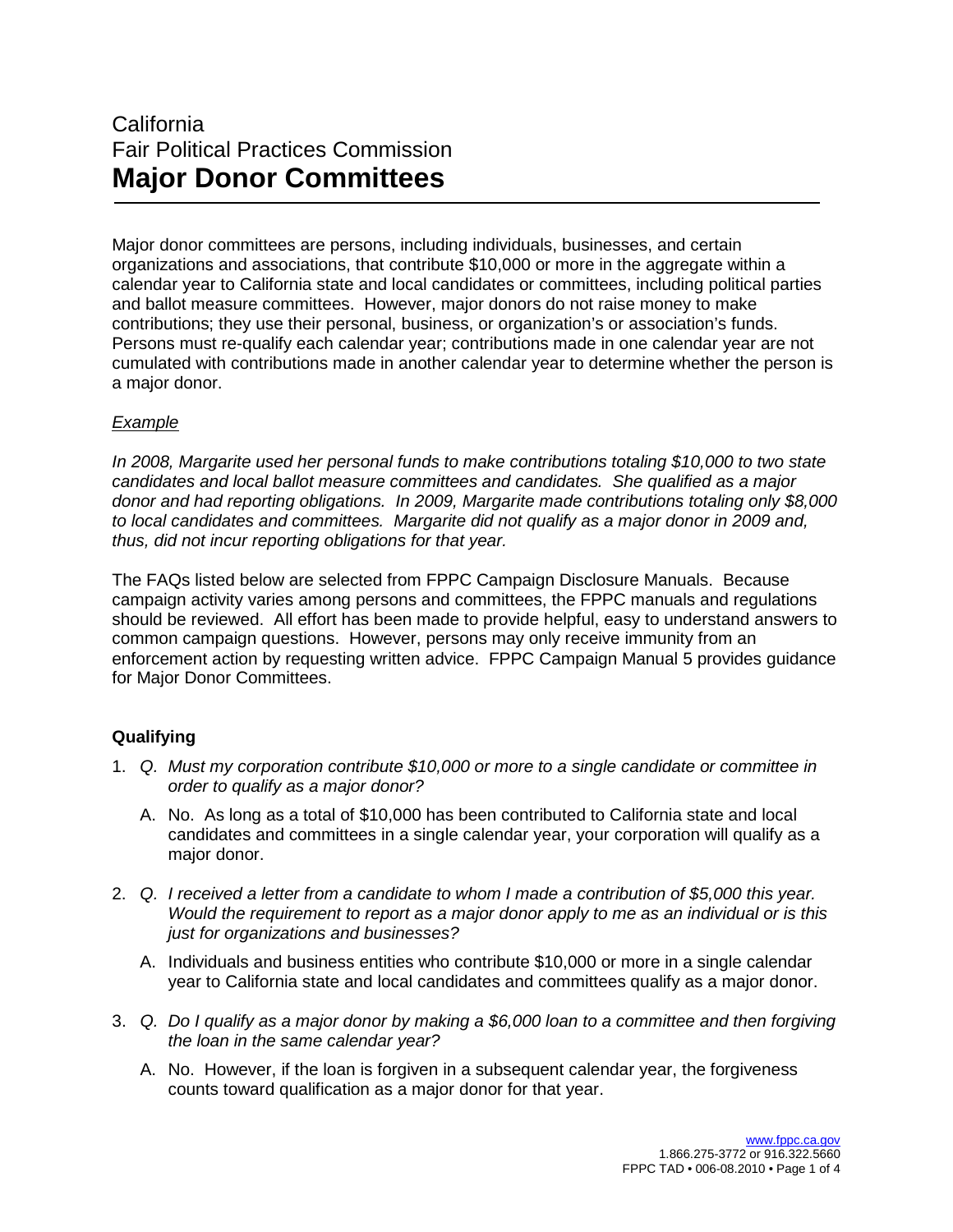- 4. *Q. Our association has never raised money specifically to make contributions in California, nor have we made a contribution in the past. If we make a contribution of \$15,000 from our membership dues income to a California committee now, do we have reporting obligations?*
	- A. A single contribution of \$10,000 or more to a California state or local candidate or committee will qualify your association as a major donor and you must report your contribution on a Form 461. Additional political payments may require the incorporation of a political committee.
- 5. *Q. Do I need to register and receive a committee ID number?*
	- A. No. Major donor committees do not file a Statement of Organization, Form 410. This form would generate a committee ID number from the Secretary of State.
- 6. *Q. Should a report be filed as soon as I contribute \$10,000?*
	- A. Yes, if your contribution is made 16 days before an election. Statements must be filed according to the "Filing Deadlines" document, which can be found on this website by clicking onto "Candidates/Committees." The filing schedule identifies the required forms.
- 7. *Q. Who must sign the reports?*
	- A. If the major donor is an individual, the individual or legal representative must sign. If the major donor is an organization, such as a corporation or association, a responsible officer of the organization must sign.
- 8. *Q. Once we qualify as a major donor, must we continue to file reports on an annual basis?*
	- A. No. You must requalify as a major donor every January 1 before reports for that year are required. Statements must be filed according to the "Filing Deadlines" document, which can be found on this website by clicking onto "Candidates/Committees."
- 9. *Q. Where do I file reports?*
	- A. The filing location depends upon where contributions are made. Persons making contributions on the state level must file with the Secretary of State, the Registrar-Recorder of Los Angeles County and Department of Elections—City and County of San Francisco. In addition, contributions totaling \$50,000 or more in a calendar year must be reported online as well as on a hard copy of the form. See Campaign Manual 5 for guidance.

### **Contributions**

- 10. *Q. Our corporation produced and sent a communication solely to our employees and shareholders advocating our position on a ballot measure. Are costs associated with this communication considered contributions we must count toward qualifying as a major donor and are they reportable?*
	- A. No. Payments made by an organization for communications sent only to its members or officers, employees, shareholders, or their families are not contributions and, therefore, would not need to be counted for qualifying or reporting purposes.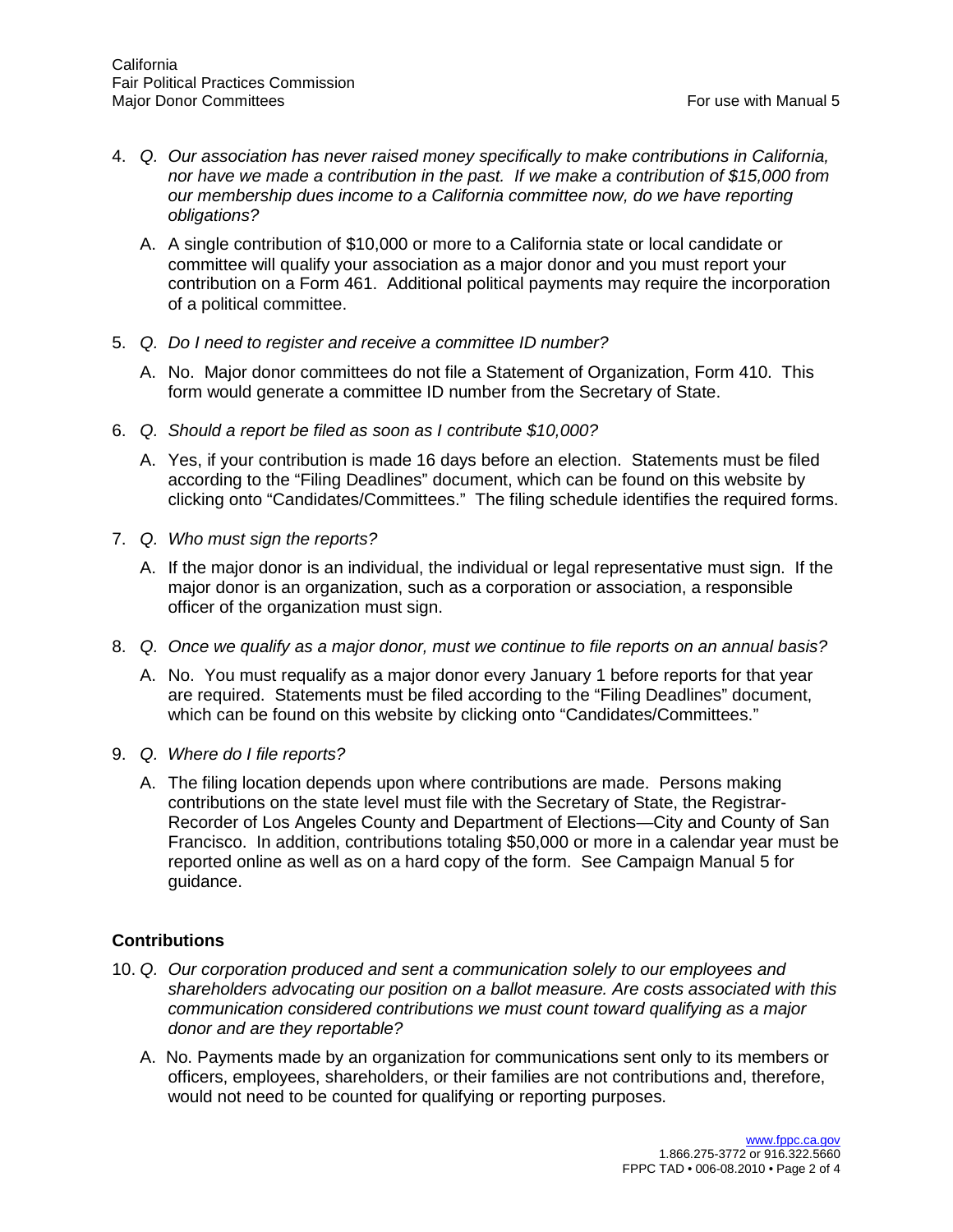- 11. *Q. Other than money, what is considered a contribution? If we provide our phones for campaign volunteers to use or if we provide office space, staff, or data from polls we have produced, are these considered contributions?*
	- A. Yes. Those can all qualify as contributions.

A contribution is a monetary or nonmonetary benefit to a candidate or committee, unless they have paid full market value for the benefit. A contribution includes:

- $\triangleright$  Money (cash of \$100 or more is prohibited);
- $\triangleright$  Loans, including loan quarantees;
- $\triangleright$  Enforceable promises; and
- $\triangleright$  Nonmonetary items, including services.

However, if members of your organization or employees of your business wish to provide their services to a committee on their own time and without pay, these would be considered "voluntary personal services," which are not considered contributions.

- 12. Q. My husband and I have a joint checking account. How do we report contributions written from this account?
	- A. Individuals (including spouses) may make separate contributions from a joint checking account. For reporting purposes, the full amount of the contribution is reported as received from the individual who signs the check. If two or more individuals sign the check, the contribution is divided equally between or among the signers, unless there is an accompanying document signed by each individual whose name is printed on the check that clearly indicates a different apportionment. Spouses should file separate reports.

### **Contribution Limits**

- 13. *Q. Are contributions to multiple committees controlled by a state candidate aggregated?*
	- A. For reporting purposes, contributions to different election committees controlled by a state candidate are not cumulated for the "cumulative amount" column. However, for purposes of determining a contribution limit, contributions made to an elected state officeholder's committee must be cumulated with contributions to other committees for election to a future state office controlled by the same officeholder.
- 14. *Q. Is there an overall limit on how much we may contribute to state candidates and officeholders?*
	- A. No. The contribution limits apply to individual state candidates, general purpose committees that make contributions to state candidates, and political party committees; you may contribute the maximum allowed to each of these types of committees. A state officeholder does have an aggregate contribution limit per calendar year for contributions to an officeholder committee. Check under "Candidates/Committees" on FPPC's home page for the current limits.